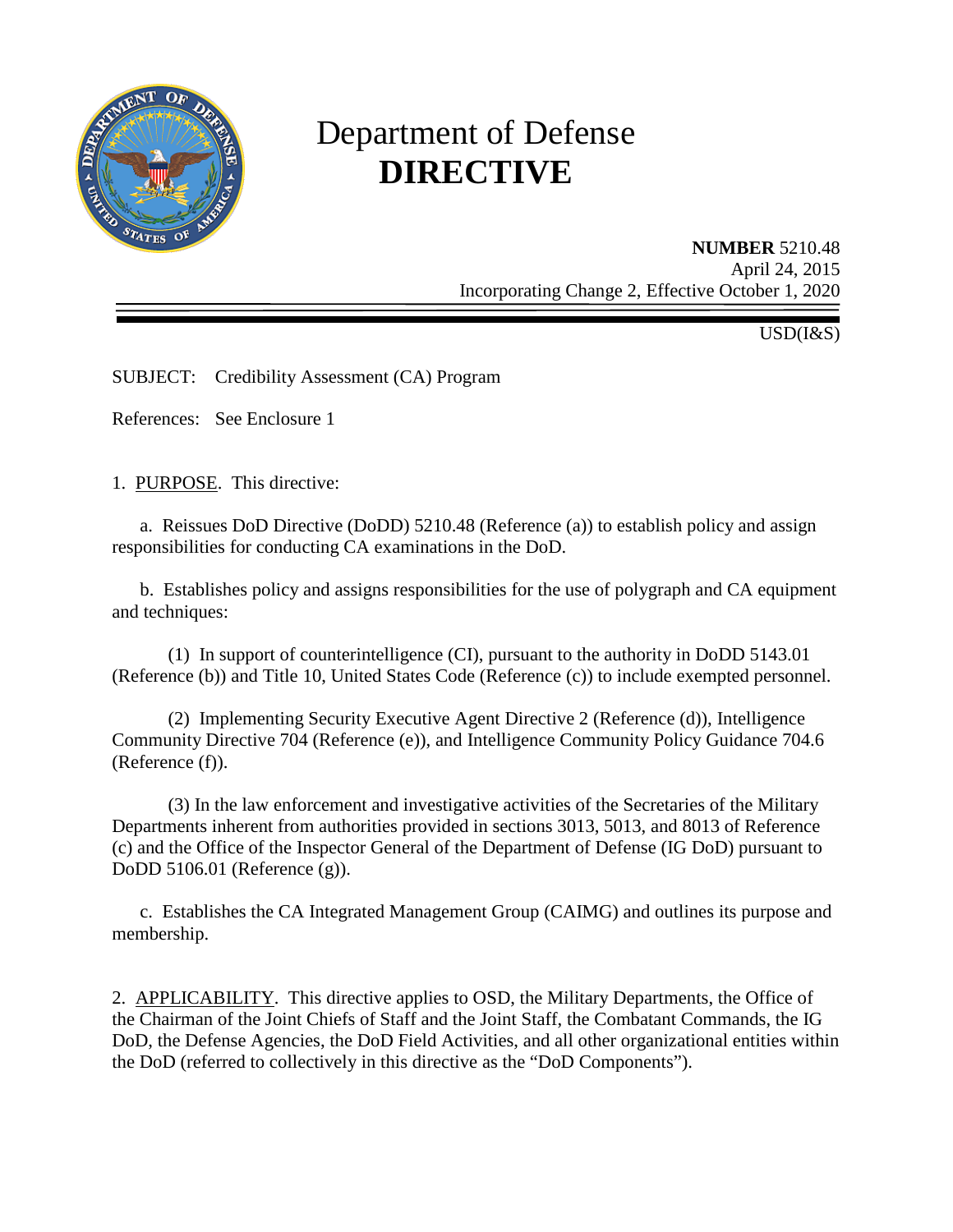3. POLICY. It is DoD policy that:

a. There will be a CA capability in the DoD consisting of instrumentation, techniques, and procedures to assess the truthfulness and credibility of individuals.

b. Adequate safeguards must be in place to protect the rights and privacy of persons considered for or subjected to CA procedures in accordance with Reference (c), DoD Instruction (DoDI) 5400.11 (Reference (h)).

 c. The polygraph instrument and associated examination techniques may be used for personnel security screenings, issue specific examinations, the adjudication for access to specific types of classified information, and the resolution of other examinee issues in accordance with Reference (f) and DoDI 5210.91 (Reference (i)).

 d. Only the Defense Criminal Investigative Organizations (DCIO) of the Military Departments and the Defense Criminal Investigative Service (DCIS) may use polygraph examinations for criminal investigative purposes. Such examinations may only be administered after voluntary consent by the examinee.

e. DoD Component heads may authorize the use of the CI scope polygraph (CSP) and expanded-scope screening (ESS) polygraph examinations as part of initial personnel (civilian, contractor, or military) security vetting and may be administered at periodic or aperiodic intervals in support of reinvestigations, personnel security investigations, internal security matters, or continuous evaluations in accordance with References (c), (d), (f), and (i).

 f. DoD Component CA subject matter experts will accept polygraph results from agencies outside the intelligence community when conducted consistent with References (d), (f), (i), and National Center for Credibility Assessment (NCCA) standards.

 g. Before being released to the customer, CA examination results will undergo quality control (QC) by trained CA personnel in accordance with Reference (i). In a tactical environment where QC is not immediately available, the customer accepts the risk for any action taken before receiving CA QC examination results.

h. After consultation with the organization's legal counsel, admissions to unreported federal and state crimes and violations of the Uniform Code of Military Justice revealed during the course of a polygraph examination will be referred to the appropriate DCIO, CI investigative entity, the IG DoD, military commander, or civilian law enforcement authority in accordance with DoDI 5525.07 (Reference (j)), Memorandum of Understanding (Reference (k)), and the Director of National Intelligence Memorandum (Reference (l)).

 i. The NCCA is the office of primary responsibility for all DoD polygraph programs and non-DoD federal agencies polygraph programs as described in Reference (d). The NCCA is responsible for the development and implementation of polygraph training, polygraph examiner continuing education certification standards, audits of department or agency polygraph quality assurance programs, and the conduct of research for tools and techniques related to CA. The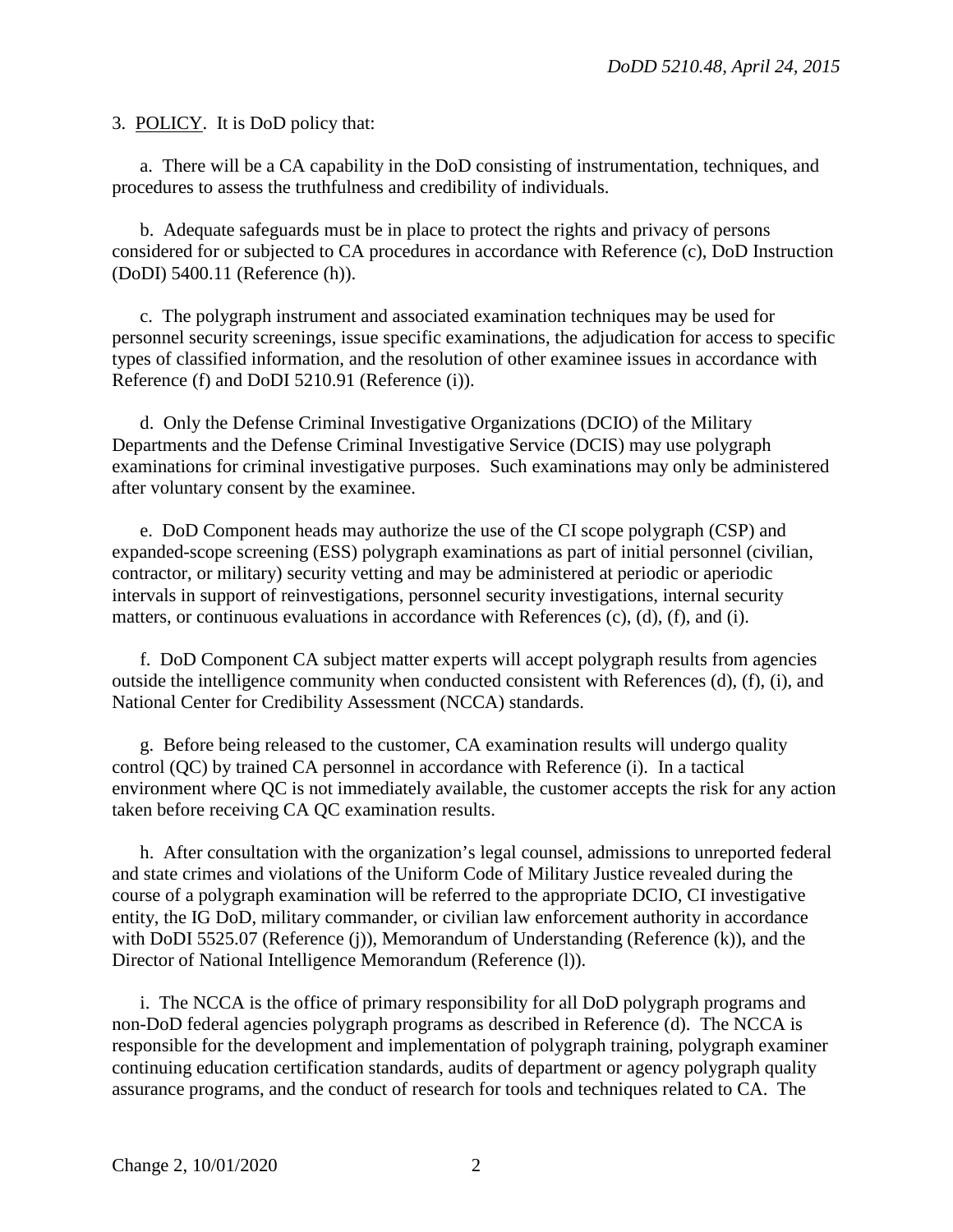NCCA will provide support, when resources are available, to non-DoD federal agencies with authorized polygraph programs on a reimbursable basis or through support agreements in accordance with Reference (d), the Government Employees Training Act of 1958 (Reference (m)), and to State, local, and tribal entities in accordance with DoDI 3025.21 (Reference (n)).

 j. All DoD examiners who administer polygraphs on DoD personnel must be trained and certified and follow the standards set by the NCCA.

4. RESPONSIBILITIES. See Enclosure 2.

5. RELEASABILITY. **Cleared for public release.** This Directive is available on the Directives Division Website at https://www.esd.whs.mil/DD/.

6. SUMMARY OF CHANGE 2. This administrative change updates the title of the Under Secretary of Defense for Intelligence to the Under Secretary of Defense for Intelligence and Security in accordance with Public Law 116-92 (Reference  $(o)$ ).

7. EFFECTIVE DATE. This directive is effective April 24, 2015.

Robert O. Work Deputy Secretary of Defense

Enclosures

- 1. References
- 2. Responsibilities
- 3. DoD Components Approved to Conduct Polygraph Examinations

4. CAIMG

Glossary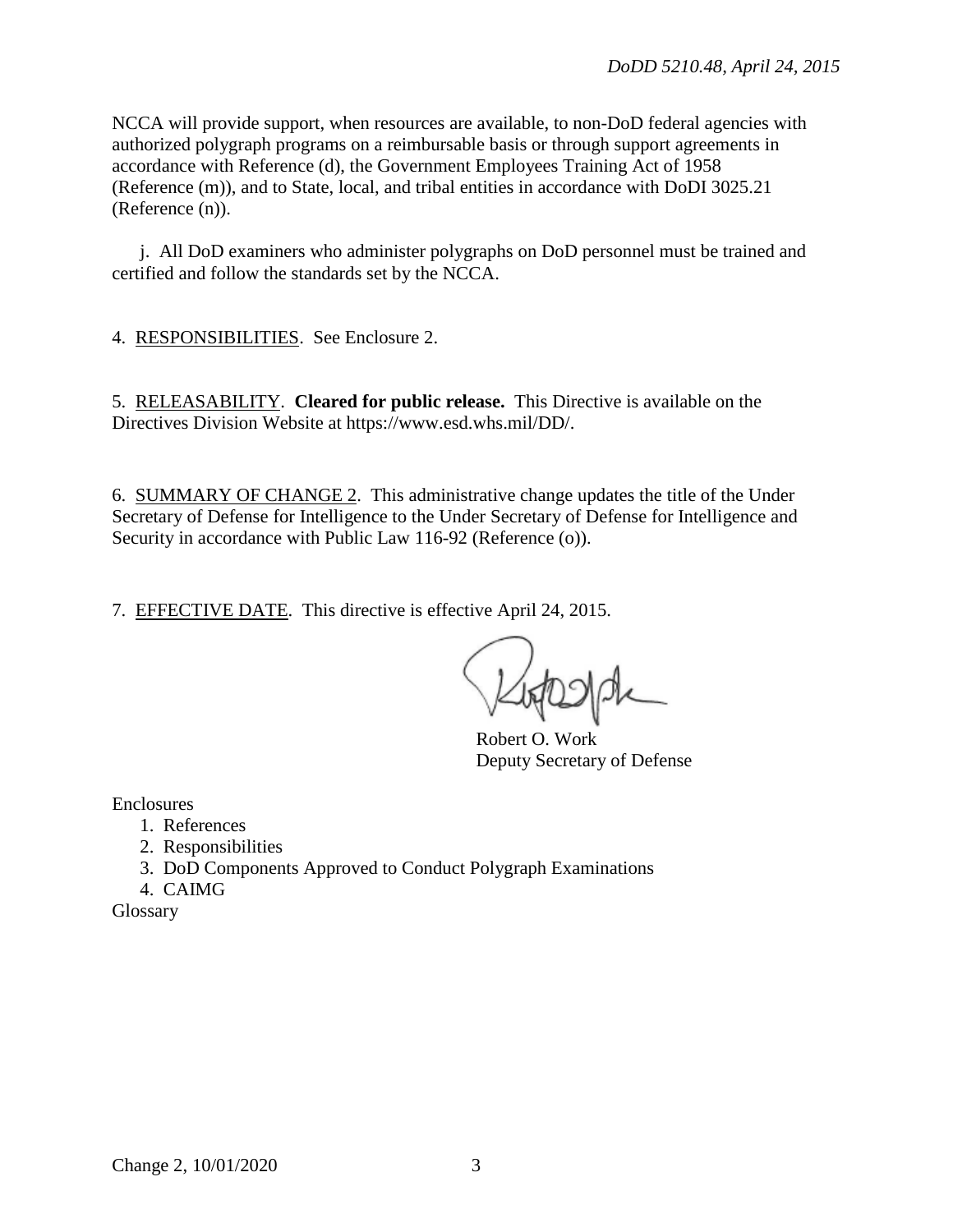## REFERENCES

- (a) DoD Directive 5210.48, "Polygraph and Credibility Assessment Program," January 25, 2007, as amended (hereby cancelled)
- (b) DoD Directive 5143.01, "Under Secretary of Defense for Intelligence and Security (USD(I&S))," October 24, 2014, as amended
- (c) Title 10, United States Code
- (d) Security Executive Agent Directive 2, "Use of Polygraph in Support of Personnel Security Determinations for Initial or Continued Eligibility for Access to Classified Information or Eligibility to Hold a Sensitive Position," September 14, 2014
- (e) Intelligence Community Directive 704, "Personnel Security Standards and Procedures Governing Eligibility for Access to Sensitive Compartmented Information and Other Controlled Access Program Information," October 1, 2008
- (f) Intelligence Community Policy Guidance 704.6, "Conduct of Polygraph Examinations for Personnel Security Vetting," February 4, 2015
- (g) DoD Directive 5106.01, "Inspector General of the Department of Defense (IG DoD)," April 20, 2012, as amended
- (h) DoD Instruction 5400.11, "DoD Privacy and Civil Liberties Programs," January 29, 2019
- (i) DoD Instruction 5210.91, "Polygraph and Credibility Assessment (PCA) Procedures," August 12, 2010, as amended
- (j) DoD Instruction 5525.07, "Implementation of the Memorandum of Understanding between the Departments of Justice and Defense Relating to the Investigation and Prosecution of Certain Crimes," March 5, 2020
- (k) Memorandum of Understanding Between the Department of Justice and the Intelligence Community, "Reporting of Information Concerning Federal Crimes," 1995
- (l) Director of National Intelligence Memorandum, "Reporting Possible Violations of Federal and State Criminal Law," June 3, 2014
- (m) U.S. Government Accountability Office, "Government Employees Training Act of 1958," November 17, 1977
- (n) DoD Instruction 3025.21, "Defense Support of Civilian Law Enforcement Agencies," February 27, 2013, as amended
- (o) Public Law 116-92, "National Defense Authorization Act for Fiscal Year 2020," December 20, 2019
- (p) DoD Instruction O-5240.10, "Counterintelligence (CI) in the DoD Components," April 27, 2020
- (q) DoD Instruction 3305.11, "DoD Counterintelligence (CI) Training and Certification," August 13, 2015, as amended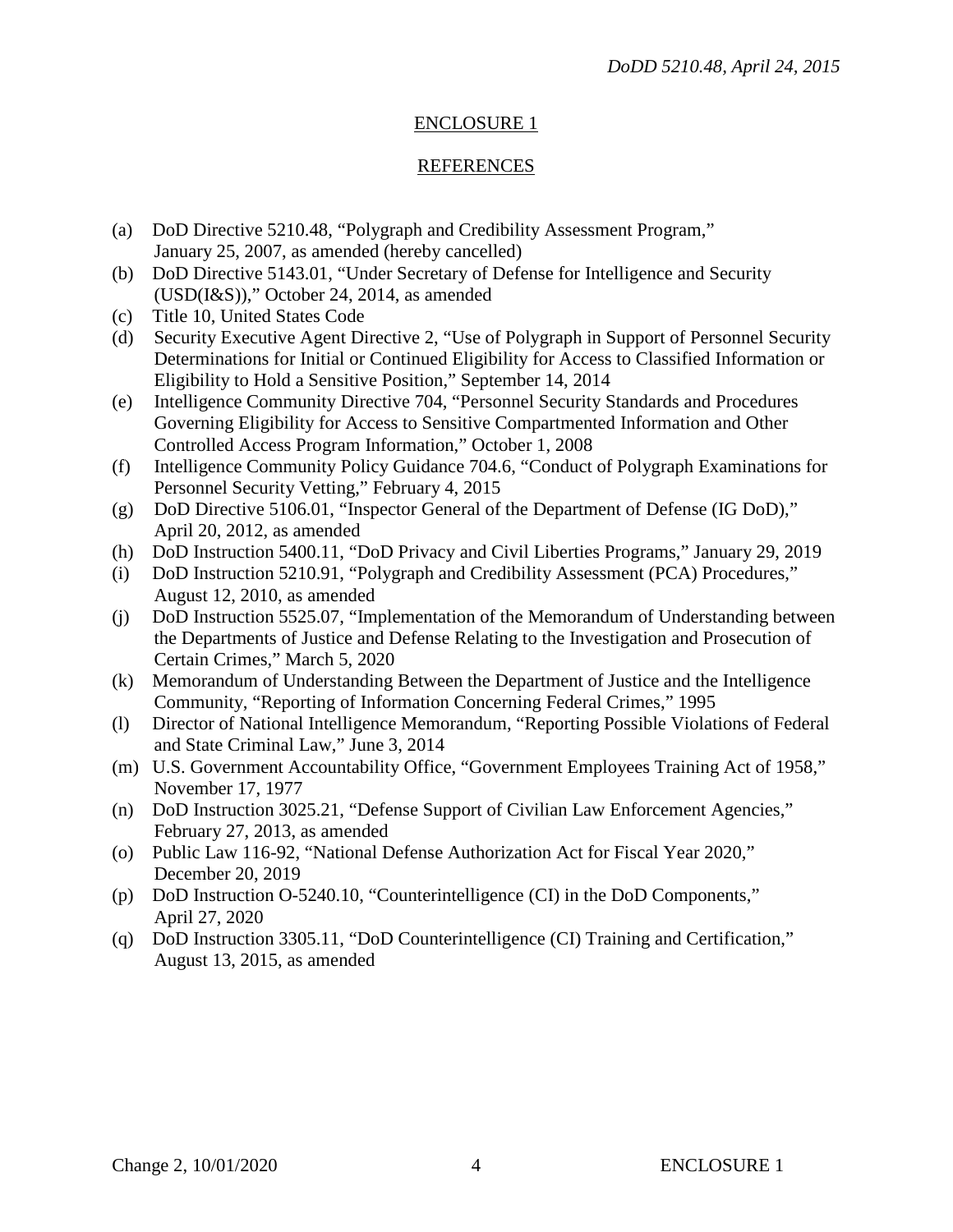#### RESPONSIBILITIES

#### 1.  $USD(I&S)$ . The  $USD(I&S)$ :</u>

a. Serves as the OSD Principal Staff Assistant (PSA) for the CA program.

b. Approves DoD Components permitted to have CA programs.

c. Approves new CA instrumentation, techniques, and procedures.

d. Coordinates with the DNI concerning implementation of national CA standards and policies within DoD.

e. In addition to PSA authorities stated in Reference (b), coordinates the criminal investigative use of the polygraph stated in Reference (i) with the Secretaries of the Military Departments and the DoD IG.

2. DIRECTOR, DEFENSE INTELLIGENCE AGENCY (DIA). Under the authority, direction, and control of the USD(I&S), the Director, DIA:

- a. Functionally manages the CA program.
- b. Appoints a CA subject matter expert to act as the CA program manager (CAPM).

c. Establishes and maintains a process to monitor responsible and effective application of CA examinations.

d. Approves CA support to non-DoD organizations.

e. Appoints the chair to the CAIMG.

f. Exercises authority, direction, and control over the NCCA.

g. Leads the national level Polygraph and CA Executive Committee or its successor organization.

h. May enter into formal agreements for the reimbursement of expenses incurred in supporting non-DoD polygraph programs.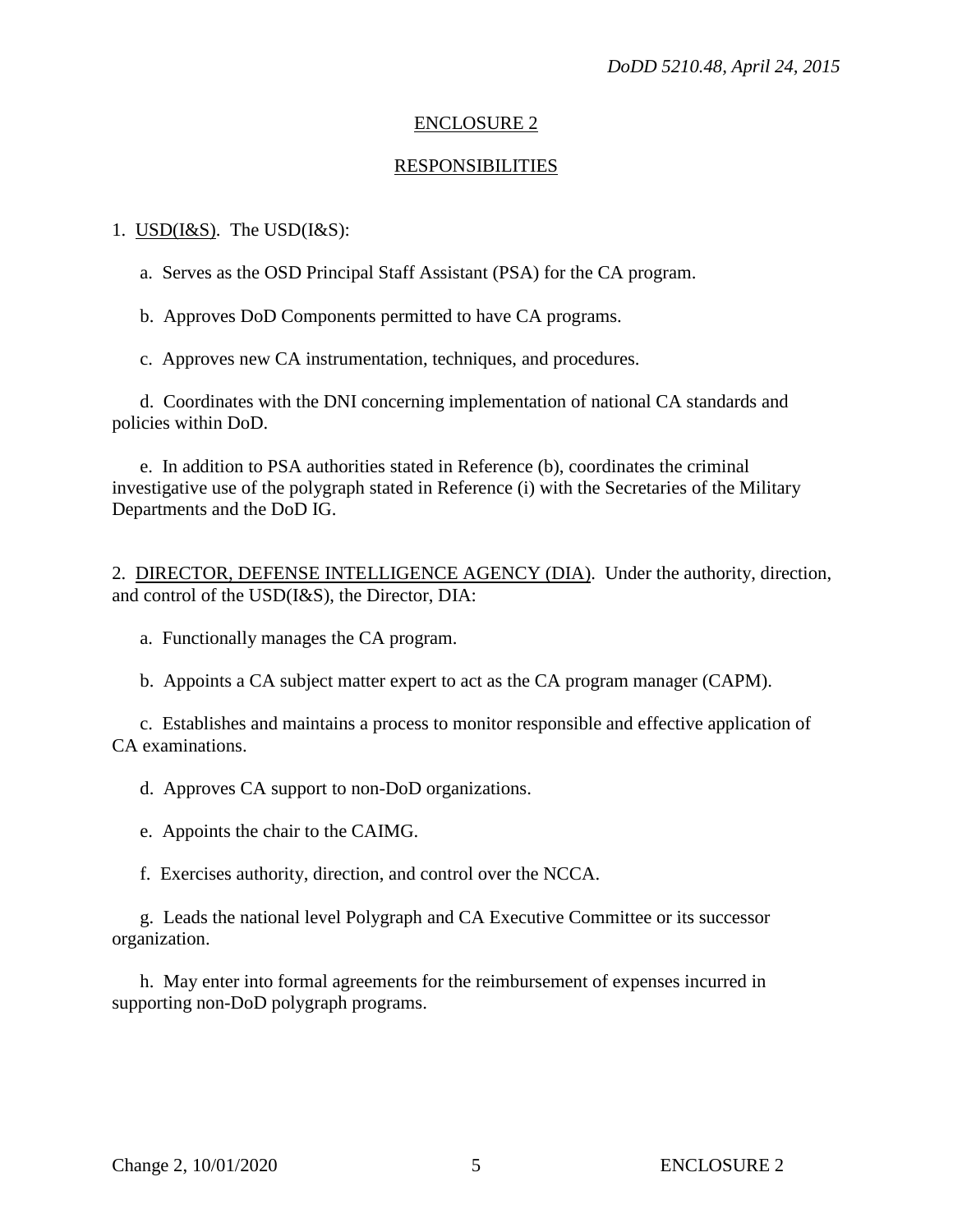#### 3. DoD COMPONENT HEADS APPROVED TO CONDUCT POLYGRAPH EXAMINATIONS. The DoD Component heads that are approved in Enclosure 3 of this directive to conduct polygraph examinations:

a. Conduct examinations within their areas of responsibility in accordance with References  $(c)$ ,  $(d)$ ,  $(e)$ ,  $(f)$ , and  $(i)$ .

b. Support DoD Components without approved CA programs in accordance with DoDI O-5240.10 (Reference (p)), or as appropriate.

## 4. SECRETARIES OF THE MILITARY DEPARTMENTS AND THE COMMANDERS OF THE COMBATANT COMMANDS. The Secretaries of the Military Departments and the Commanders of the Combatant Commands may approve and employ the use of the Preliminary Credibility Assessment Screening System, or its successor, in accordance with Reference (i).

5. SECRETARY OF THE ARMY. In addition to the responsibilities in section 3 and 4 of this enclosure, the Secretary of the Army will provide facility, administrative, logistical, and practical examination support to the NCCA.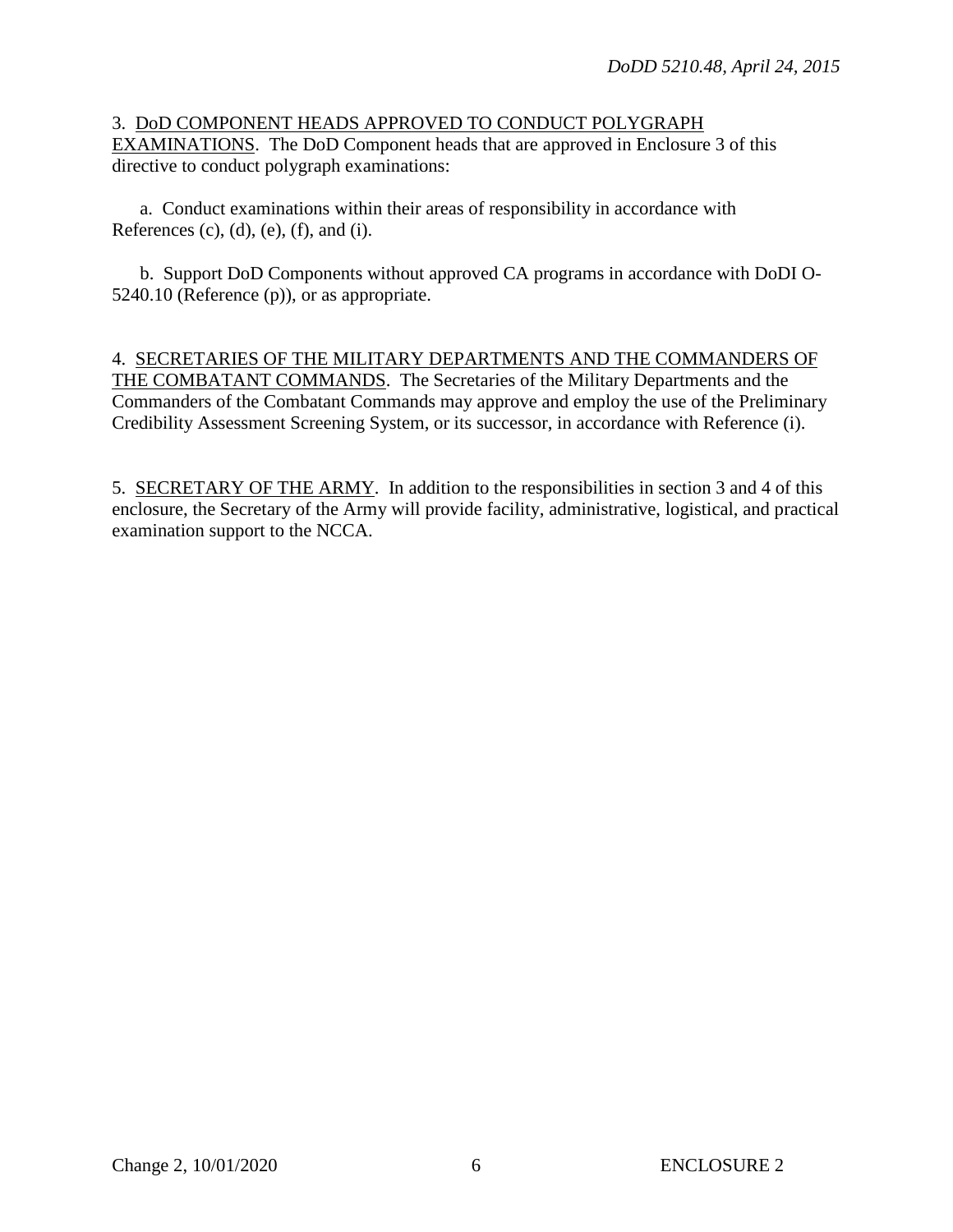# DoD COMPONENTS APPROVED TO CONDUCT POLYGRAPH EXAMINATIONS

## 1. MILITARY DEPARTMENTS

- a. U.S. Army Criminal Investigation Command.
- b. U.S. Army Intelligence and Security Command.
- c. U.S. Naval Criminal Investigative Service.
- d. U.S. Air Force Office of Special Investigations.

## 2. DEFENSE AGENCIES

- a. National Security Agency/Central Security Service.
- b. DIA.
- c. National Geospatial-Intelligence Agency.
- d. National Reconnaissance Office.

3. OFFICE OF THE IG DoD. The Office of the IG DoD is approved to conduct polygraph examinations through the DCIS.

4. OTHER ORGANIZATIONS. Other organizations as approved by the USD(I&S).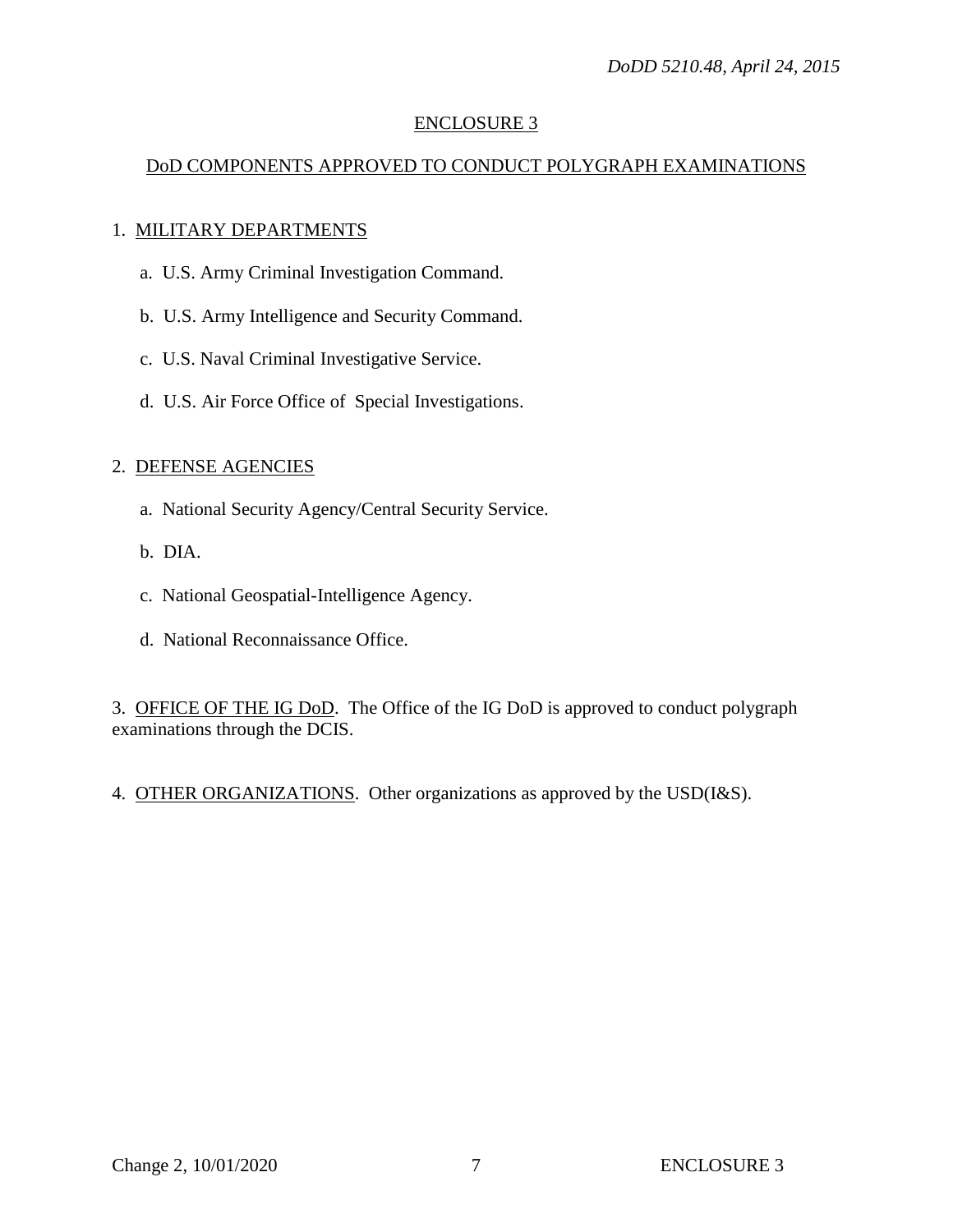## CAIMG

1. PURPOSE. The CAIMG serves as the principal forum for sharing information on CA technologies, trends and techniques, training, lessons learned, and threats. The CAIMG is the principal CA advisory body to the Director, DIA, and the USD(I&S).

#### 2. MEMBERSHIP

a. The CAPM will act as the CAIMG Chair.

b. CAIMG membership includes representatives from the Components listed in Enclosure 3, NCCA, representatives from the USD(I&S), and other members as the Chair finds appropriate.

3. MEETINGS. The CAIMG should meet at least semi-annually to discuss CA issues. At the discretion of the Chair, the CAIMG may meet by video teleconference or other electronic media.

#### 4. ACTIVITIES. The CAIMG:

a. Advises the Director, DIA, and the USD(I&S) on CA matters.

b. Recommends to the Director, DIA:

(1) Processes to monitor responsible and effective application of CA examinations.

(2) Coordination of standards for education, training, certifications, quality assurance, and research with the NCCA and the Community CI or Human Intelligence Training Council in accordance with DoDI 3305.11 (Reference (q)).

(3) New CA instrumentation, techniques, and procedures.

c. Deconflicts CA activities and support within the DoD.

d. Discusses emerging CA trends and provides to the USD(I&S), as necessary, studies and papers on lessons learned and recommendations to improve CA within the DoD.

e. Recommends proper classification of CA technologies, techniques, and procedures.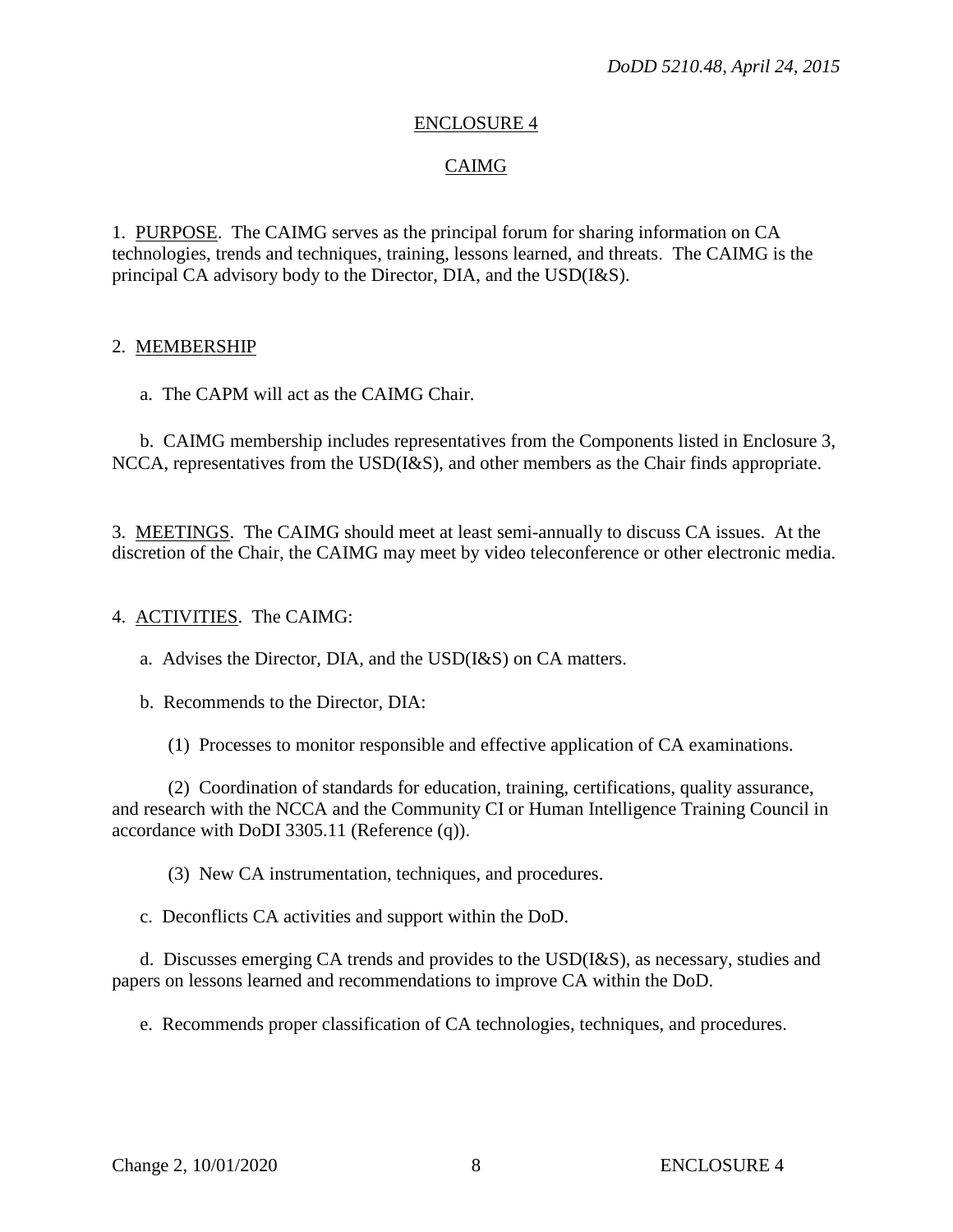## GLOSSARY

# PART I. ABBREVIATIONS AND ACRONYMS

| CA            | credibility assessment                                                                 |
|---------------|----------------------------------------------------------------------------------------|
| <b>CAIMG</b>  | <b>Credibility Assessment Integrated Management Group</b>                              |
| <b>CAPM</b>   | Credibility Assessment program manager                                                 |
| CI            | counterintelligence                                                                    |
| <b>CSP</b>    | counterintelligence scope polygraph                                                    |
|               |                                                                                        |
| <b>DCIO</b>   | Defense Criminal Investigative Organization                                            |
| <b>DCIS</b>   | Defense Criminal Investigative Service                                                 |
| <b>DIA</b>    | Defense Intelligence Agency                                                            |
| <b>DoDD</b>   | DoD directive                                                                          |
| DoDI          | DoD instruction                                                                        |
|               |                                                                                        |
| <b>ESS</b>    | expanded-scope screening                                                               |
|               |                                                                                        |
| <b>IG DoD</b> | Inspector General of the Department of Defense                                         |
|               |                                                                                        |
| <b>NCCA</b>   | National Center for Credibility Assessment                                             |
| <b>PSA</b>    | <b>Principal Staff Assistant</b>                                                       |
|               |                                                                                        |
| QC            | quality control                                                                        |
|               |                                                                                        |
|               | $I(\mathcal{R}, \mathcal{C})$ Index Secretary of Defense for Intelligence and Security |

USD(I&S) Under Secretary of Defense for Intelligence and Security

# PART II. DEFINITIONS

These terms and their definitions are for the purpose of this directive.

CA. The multi-disciplinary field of techniques and procedures that assesses truthfulness and relies on physiological reactions and behavioral measures to test the agreement between an individual's memories and his or her statements.

CA instrumentation. Technical devices, used with associated techniques, that measure or display physiological or behavioral activity that is analyzed in the assessment of an individual's truthfulness.